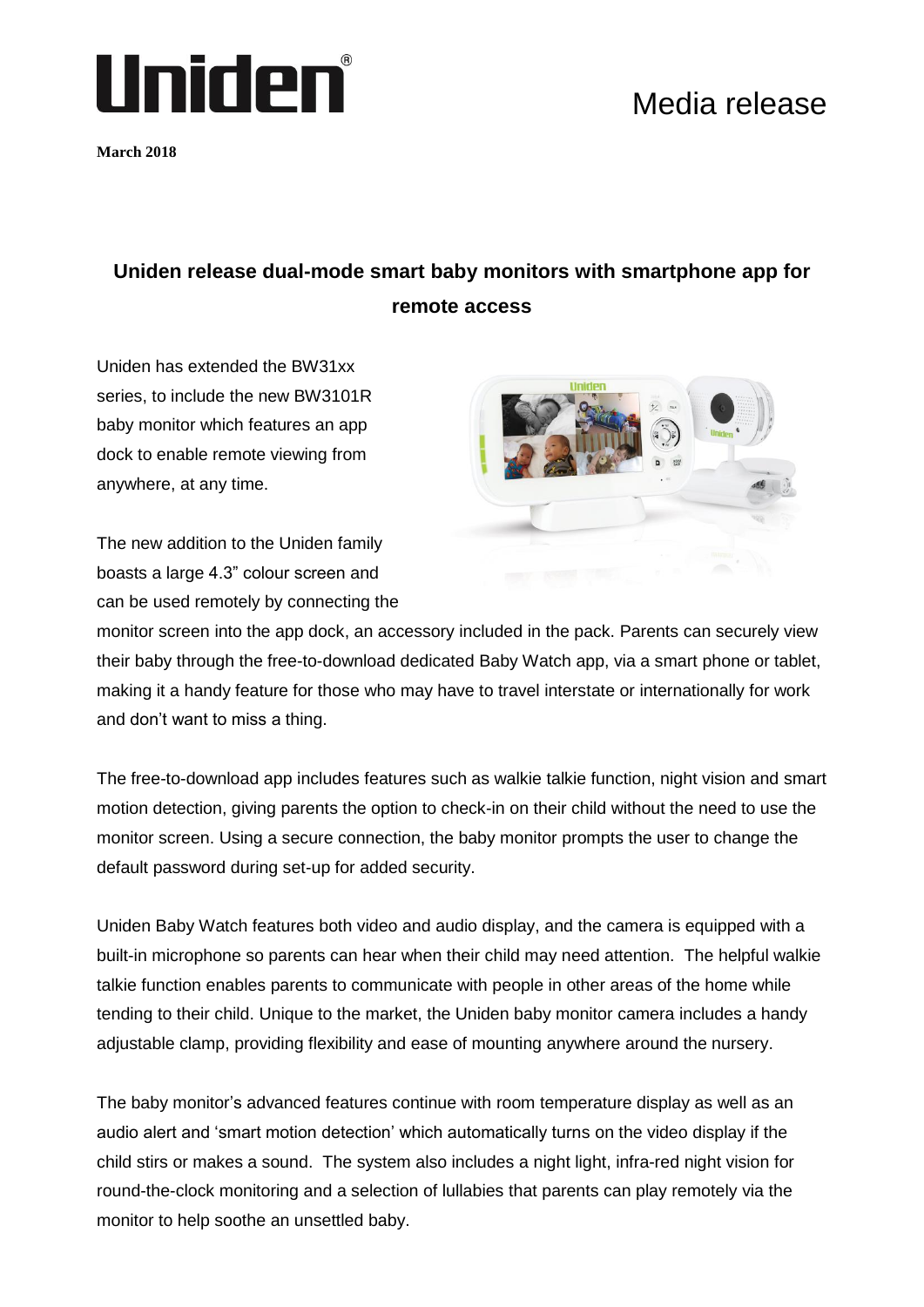Baby Watch is exceptionally easy to set up and operate. Using a secure digital wireless connection, the unit can be effortlessly moved from room to room or even out into the backyard, transmitting crystal clear video and audio signals up to a 150-metre distance. Giving further peace of mind to parents, Uniden's digitally encrypted FHSS technology protects against eavesdropping and hacking from external sources.

The Uniden Baby Watch monitor displays a detailed, wide-angle view in full colour. The BW3101R is available in a dual camera configuration (BW 3102R), enabling parents to have eyes and ears all around the house.

Key Features (BW3101R and BW3102R)

- Dual Mode standalone baby monitor with added functionality of smartphone access to remotely check your baby monitor from anywhere in the world
- 4.3" colour size LCD
- Portable handy clamp camera
- Walkie talkie feature to soothe your baby from another room
- Lullaby songs
- Built-in night light
- Room temperature
- Expandable to four cameras
- Record your memories to SD card
- Temperature range alert
- Digital encrypted signal

Uniden Baby Watch BW3101R RRP \$249.95

Learn more about the Baby Watch series by visiting [www.uniden.com.au/product-category/baby](http://www.uniden.com.au/product-category/baby-monitors/)[monitors/](http://www.uniden.com.au/product-category/baby-monitors/)

Customer enquiries: phone Uniden 1300 366 895 or visit [www.uniden.com.au.](http://www.uniden.com.au/)

**Media enquiries:** for further information or images please contact: Adrienne Pearson or Simone Esamie Write Away Communication + Events Tel: (02) 9978 1400